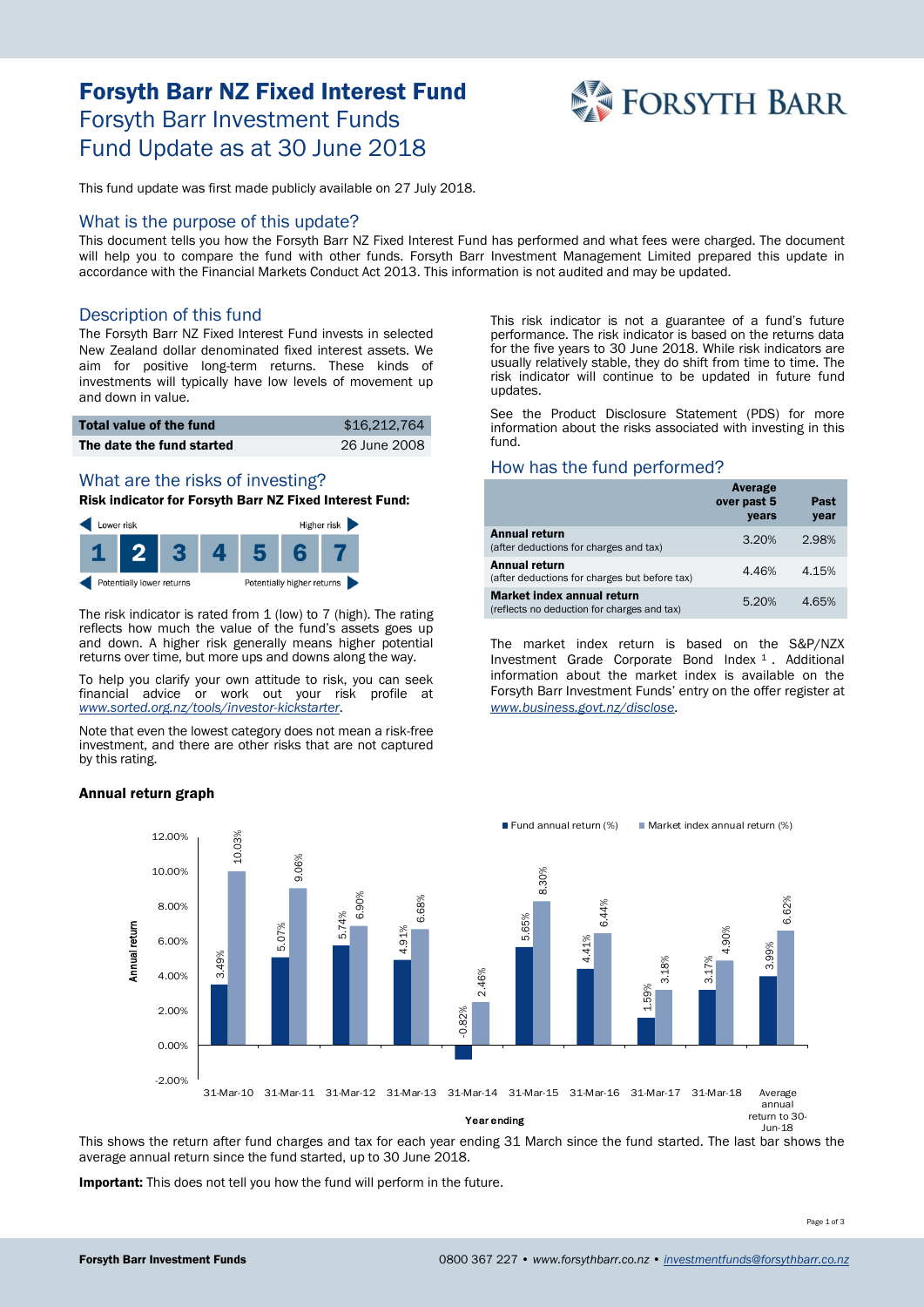Returns in this update are after tax at the highest prescribed investor rate (PIR) of tax for an individual New Zealand resident. Your tax may be lower.

## What fees are investors charged?

Investors in the Forsyth Barr NZ Fixed Interest Fund are charged fund charges. In the year to 31 March 2018 these were:

|                                                          | % of net asset<br>value <sup>2</sup> |
|----------------------------------------------------------|--------------------------------------|
| <b>Total fund charges</b>                                | 0.81%                                |
| Which are made up of:                                    |                                      |
| Total management and administration<br>charges including | 0.81%                                |
| Manager's basic fee                                      | 0.76%                                |
| Other management and administration<br>charges           | 0.05%                                |
| Total performance-based fees                             | 0.00%                                |
|                                                          | Dollar amount per investor           |
| <b>Other charges</b>                                     |                                      |

Investors may also be charged individual action fees for specific actions or decisions (for example entry fees). See the PDS for more information about those fees.

Small differences in fees and charges can have a big impact on your investment over the long term.

Example of how this applies to an investor

of the year, Jane received a return after fund charges of her initial \$10,000). This gives Jane a total return after tax of \$298 for the year.

## What does the fund invest in?

This shows the types of assets that the fund invests in.

#### Actual investment mix



#### Target investment mix

| Cash and cash equivalents    | 5.00%  |
|------------------------------|--------|
| New Zealand fixed interest   | 90.00% |
| International fixed interest | 5.00%  |
| Australasian equities        | 0.00%  |
| International equities       | 0.00%  |
| Listed property              | 0.00%  |
| Unlisted property            | 0.00%  |
| Commodities                  | 0.00%  |
| Other                        | 0.00%  |

#### Top 10 investments

|                | <b>Name</b>                                                         | Percentage of<br>fund net assets | <b>Type</b>                | <b>Country</b> | <b>Credit rating</b><br>(if applicable) |
|----------------|---------------------------------------------------------------------|----------------------------------|----------------------------|----------------|-----------------------------------------|
| $\mathbf{1}$   | New Zealand Local Government Funding Agency<br>Ltd 15/04/2025 2.75% | 9.01%                            | New Zealand fixed interest | New Zealand    | $AA+$                                   |
| 2              | New Zealand Local Government Funding Agency<br>Ltd 15/04/2023 5.50% | 6.48%                            | New Zealand fixed interest | New Zealand    | $AA+$                                   |
| 3              | Westpac New Zealand Ltd Fixed Rate Notes<br>20/09/2018 5.545%       | 5.99%                            | New Zealand fixed interest | New Zealand    | $AA-$                                   |
| $\overline{4}$ | New Zealand Local Government Funding Agency<br>Ltd 15/04/2020 3.00% | 4.09%                            | New Zealand fixed interest | New Zealand    | $AA+$                                   |
| 5              | Watercare Services Ltd Bond 26/10/2018<br>5.685%                    | 3.78%                            | New Zealand fixed interest | New Zealand    | AA                                      |
| 6              | Housing New Zealand 3.36% 12/06/2025                                | 3.31%                            | New Zealand fixed interest | New Zealand    | $AA+$                                   |
| $\overline{7}$ | New Zealand Local Government Funding Agency<br>Ltd 15/05/2021 6.00% | 3.08%                            | New Zealand fixed interest | New Zealand    | $AA+$                                   |
| 8              | Spark Finance Ltd 25/10/2019 5.25%                                  | 2.89%                            | New Zealand fixed interest | New Zealand    | $A -$                                   |
| 9              | ANZ Cash Deposit                                                    | 2.71%                            | Cash and cash equivalents  | New Zealand    | $AA-$                                   |
| 10             | Transpower New Zealand Ltd 30/06/2022 4.30%                         | 2.56%                            | New Zealand fixed interest | New Zealand    | AA-                                     |

The top 10 investments make up 43.90% of the fund.

## <span id="page-1-0"></span>Key personnel

| <b>Name</b>          | <b>Current position</b>                              | Time in current<br>position       | <b>Previous or other current</b><br>position                | Time in previous or<br>other current position |
|----------------------|------------------------------------------------------|-----------------------------------|-------------------------------------------------------------|-----------------------------------------------|
| <b>Kevin Stirrat</b> | Head of Investment Strategy,<br>Forsyth Barr Limited |                                   | 12 years and 10 months <sup>3</sup> Director, Deutsche Bank | 11 years and 2 months                         |
| Craig Alexander      | Head of Funds Management,<br>Forsyth Barr Limited    | $5$ years <sup>3</sup>            | Head of Fixed Interest.<br><b>Tower Investments</b>         | 5 years and 2 months                          |
| <b>Malcolm Davie</b> | Equity Portfolio Manager,<br>Forsyth Barr Limited    | 4 years and 3 months <sup>3</sup> | Head of Investment<br>Management, First NZ Capital          | 7 years and 3 months                          |
| Neil Paviour-Smith   | <b>Director</b>                                      | 10 years and 4 months $3$         | Managing Director,                                          | 12 years                                      |